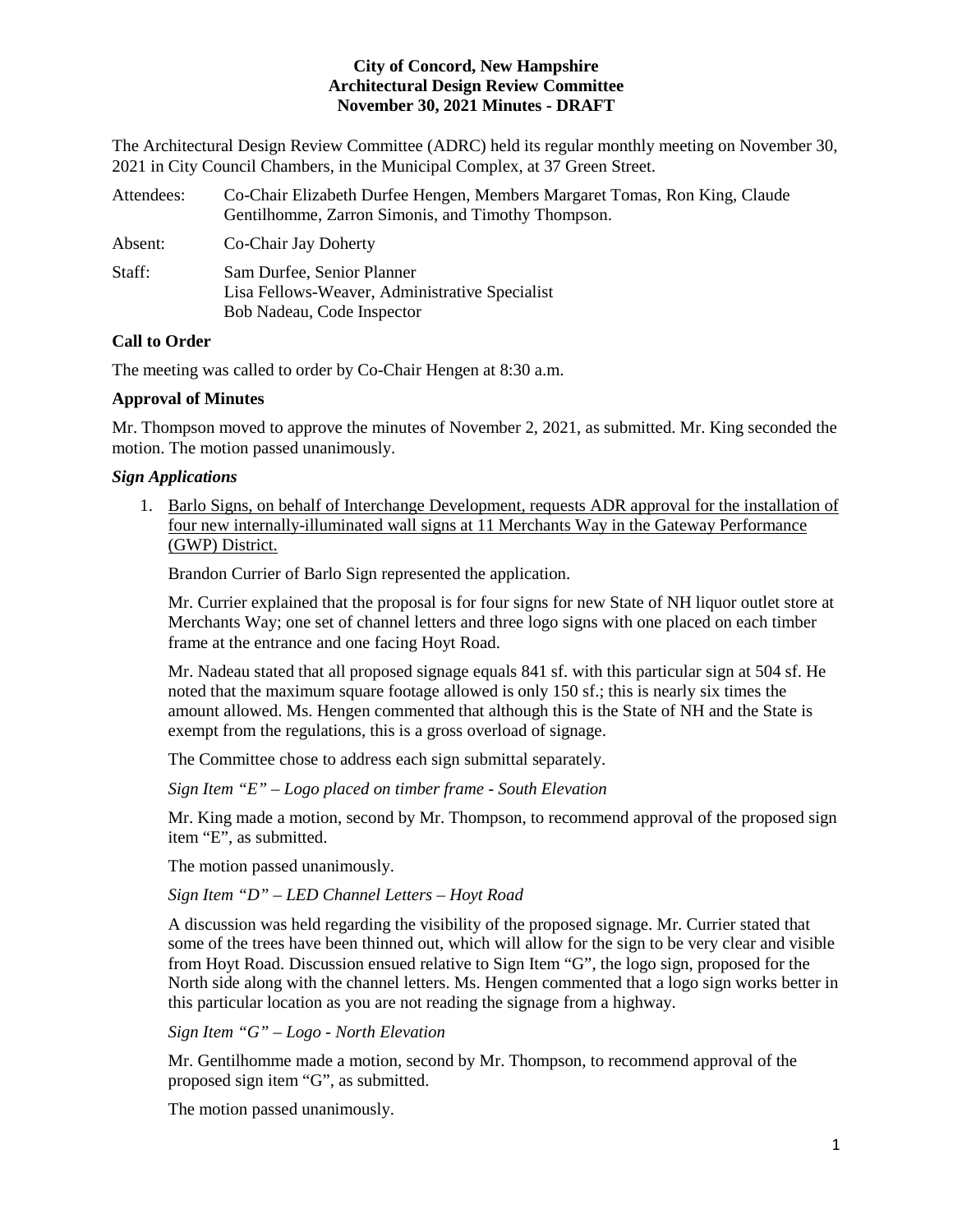# *Sign Item "D" – LED Channel Letters – North Elevation*

Members continued to discuss the overload of signage proposed. They felt that the channel letter and logo signs on the north side are redundant and with both signs, it makes the signs difficult to read.

Mr. Thompson made a motion, second by Mr. King, to recommend approval of the proposed sign item "D", as submitted, and although the State is not required to meet the City's regulations they strongly recommended that the signs be in accordance with the City of Concord's regulations as this is an overload of signage exceeding the sign ordinance relative to square footage.

The motion passed unanimously.

*Sign Item "F" – Logo – West Elevation*

Mr. Thompson made a motion, second by Ms. Tomas, to recommend approval of the proposed sign item "F", as submitted.

The motion passed unanimously.

2. [Barlo Signs,](https://www.concordnh.gov/DocumentCenter/View/18145/306-310-Loudon-Rd---Popeyes----4-signs-for-ADR) on behalf of CP Concord LLC., requests ADR approval for the installation of three internally-illuminated wall signs and an internally-illuminated freestanding sign at 306 Loudon Road in the Civic Performance (CVP) District.

Brandon Currier of Barlo Sign represented the application.

Mr. Currier explained that the proposal is for three wall signs for Popeye's Louisiana Kitchen located at 306 Loudon Road and for two replacement panels in the existing freestanding pylon. He explained there are two wall signs that are logos, each 9 sf.; one wall sign of channel letters at 52.5 sf, and two replacement panels at 26.6 sf each. He stated that they are using 70.5 sf, which is less than the allowable square footage for signs for this location; allowable is 73 sf. The proposal is the corporate branding standards and colors, typical for each location.

Mr. Durfee stated that this is a standalone building, new construction. He noted that the elevations for the building were previously approved.

The Committee chose to address the signs separately.

*Front Wall Signage*

Mr. Thompson made a motion, second by Mr. King, to recommend approval of the proposed front wall signage, as submitted.

The motion passed unanimously.

*Logo Signage*

Mr. Thompson made a motion, second by Mr. Gentilhomme, to recommend approval of the proposed logo signage, as submitted.

Ms. Tomas stated that the logo signage appears to be very tight on the in area of wall upon which it is to be mounted.

The motion passed unanimously.

#### *Pylon Panels*

Mr. Thompson made a motion, second by Mr. King, to recommend approval of the two replacement panels proposed for the pylon sign, as submitted.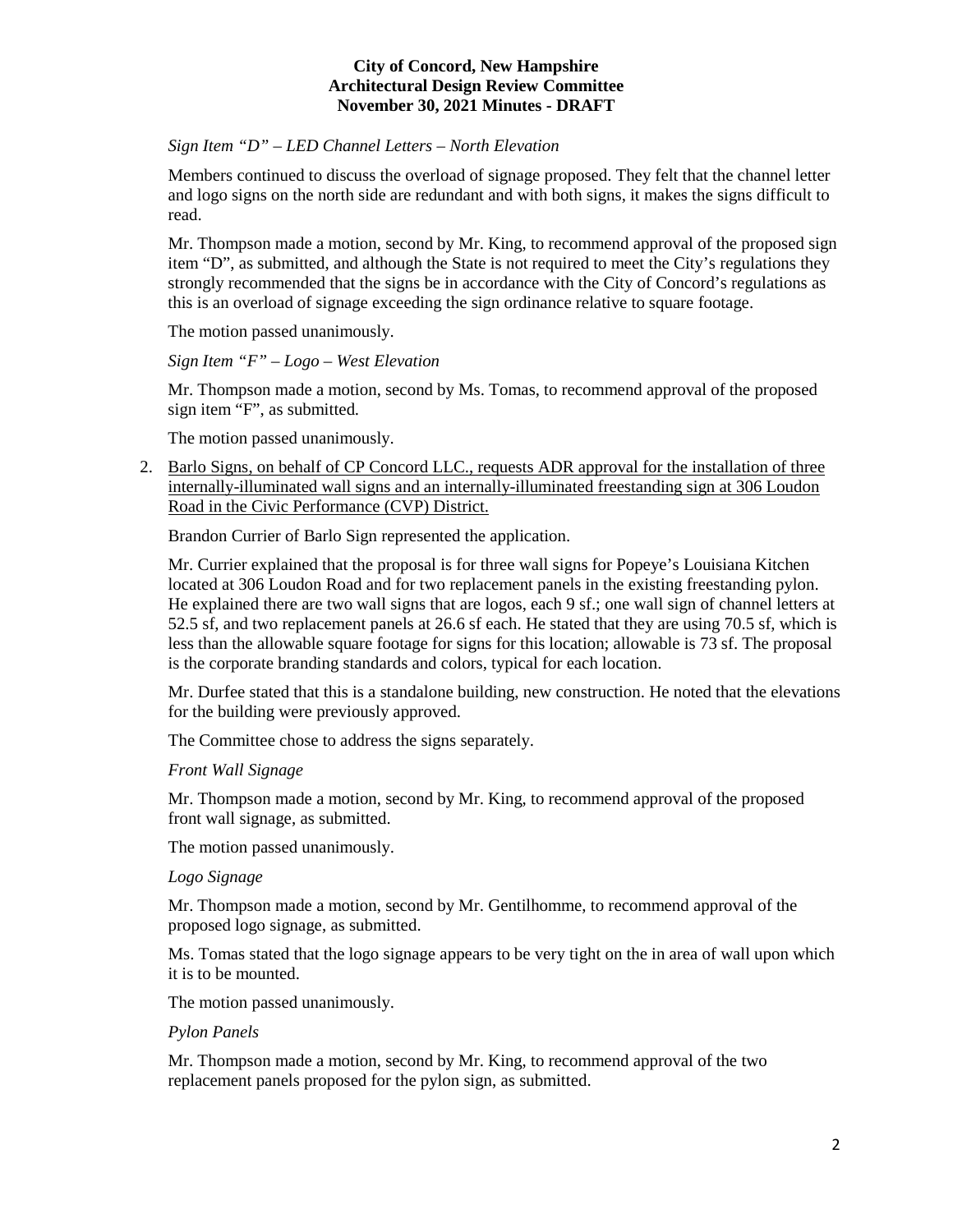Ms. Tomas asked if the white portion of the panels will be opaque backgrounds. Mr. Currier replied that the white oval is illuminated and will shine white, the orange is blacked out. Ms. Tomas stated that typically the Committee prefers that white backgrounds be opaque. She suggested that the lettering be switched out then.

Mr. Thompson amended the motion, to recommend approval of the two replacement panels proposed for the pylon sign, with the condition that the orange lettering be switched. Mr. King seconded the amendment.

The motion passed unanimously.

#### *Major Site Plan Applications*

1. TFMoran, Inc, on behalf of Perry William H. Family Trust & Perry Barbara M. Trust, requests Comprehensive Development Plan and Major Site Plan approval for a multifamily residential development consisting of approximately 123 two-bedroom units in (3) three story buildings; also requested are three Conditional Use Permits to allow a residential development without a commercial component in a GWP District, to allow construction of fewer parking spaces than are required, and to allow less than the required separation between driveways; along with associated site improvements, for property off of Pembroke Road in the Gateway Performance (GWP) District.

Nick Golon of TF Moran represented the application along with Vernon Apgar, and Joe Tamposi of Brookline.

Mr. Golan gave an overview of the three buildings. He referenced items mentioned at last month's meeting noting the request for additional landscaping at the entrances as well as using different architecture to differentiate the three buildings, which have been addressed. He explained that additional access and egress have been added to all buildings as well per the Committees request.

Mr. King asked what the distance is between the buildings and commented he would like to see landscaping added to break up areas of the property such as the open space. Mr. Golon replied that there is 50 feet between the buildings. Mr. King stated that he is uncomfortable with the community space as proposed.

Mr. Golon reviewed the parking area. He stated that parking is proposed along the perimeter of the buildings as this is the least impact to the site. He stated that there are 246 parking spaces proposed with the potential for an additional 42 spaces to be added, if necessary.

Mr. Golon stated that the location of the dog park has been relocated due to water and telephone lines. This change allows for multiple points of access now. He noted that the water and telephone line easement documents have been amended accordingly.

Mr. Golon spoke to the stormwater. He explained that the any drainage will come down at grade, into a swale, then into a perforated pipe to allow for recharge through the existing good sandy soils; it will then into a larger receptacle in the rear of the site. He explained that there are some issues with ducts to the ground water as well as depths; they are unable to install subsurface units. Because of this, there will be three feet of fill across the site.

Discussion ensued regarding the drainage. Members expressed concern with the potential of mud and ponding and the overall slope of the property. Mr. Golon stated that there should not be and ponding effects with the discharge and catch basin. He noted that there is not a dramatic slope; slopes of the soils are 50 ft. with a two foot grade change between the two buildings. It was noted that there is six inches of free board on each building. Ms. Hengen stated that there will not be a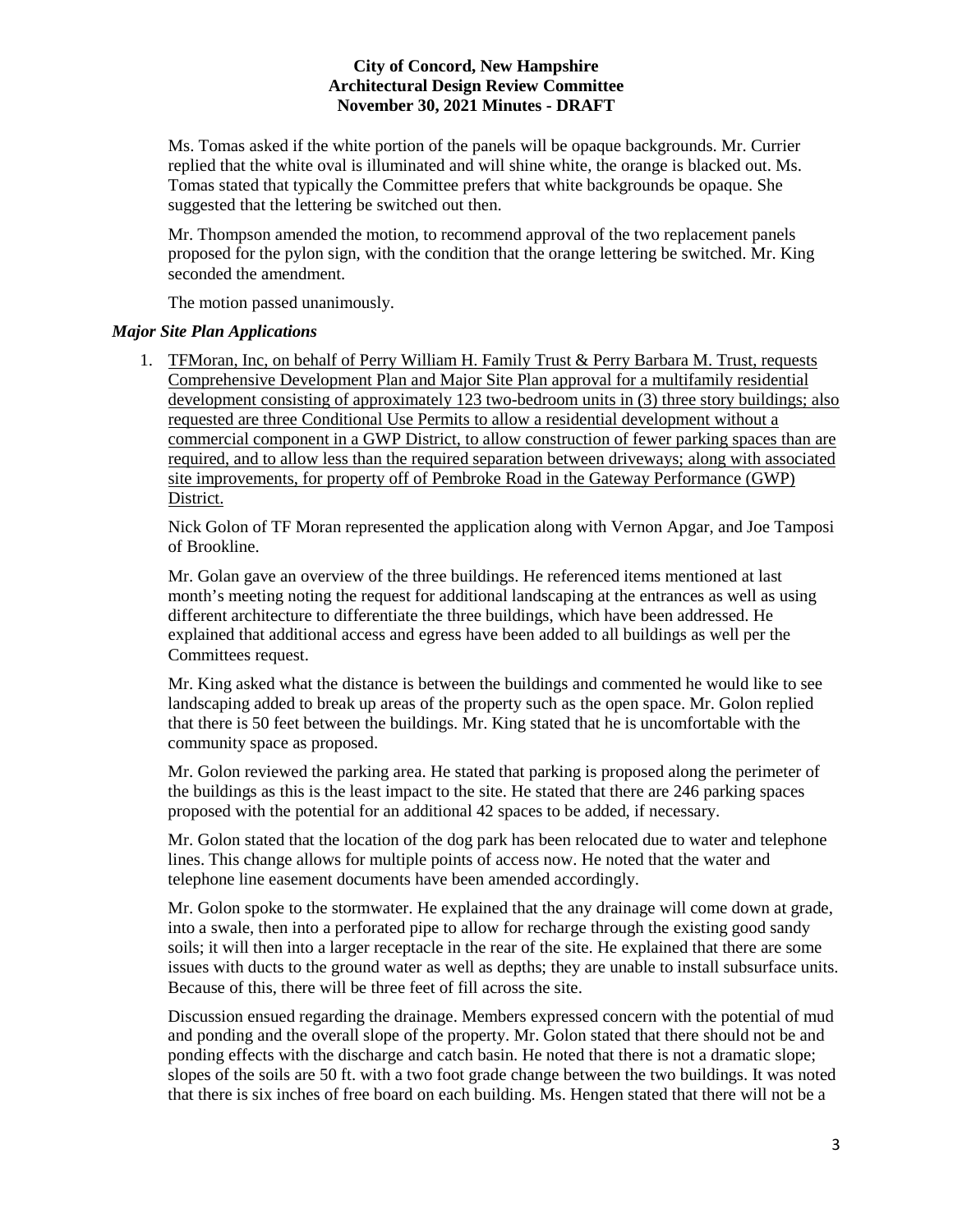lot of direct sunlight on the property. Ms. Tomas added that it is not ideal to pitch drainage to the middle of a property and she suggested to pitch towards the side. Mr. Golon replied that usually it would not be pitched towards a building; not a good engineering design for this site.

Ms. Hengen recommended that the Planning Board have Engineering review the site drainage.

Mr. Golon stated that he understood the Committee's concerns.

Additional discussion was held regarding the tree line and the number of trees. Mr. Golon explained that the site has not been designed to incorporate a tree line area. Mr. Gentilhomme stated that the common area could be utilized as an area for activity as well as an area for relaxing. He added that he would like to see some trees added to the area, which can facilitate relaxing. Mr. King asked how many people would really be utilizing the area for activities versus relaxing in the area. Mr. Golon replied that there is an oversized patio area. He added that he would look into adding a few more moderate sized trees. Ms. Hengen suggested that there be a mix of trees added with various heights, which will provide shade and visual interests. Mr. King commented that he feels the site is very barren and suggested that shrubbery be added.

Ms. Hengen stated that she appreciated the additional entrances. She added that, at a minimum, there should be a sidewalk that runs along the edge of building.

Mr. Simonis asked about proposed lighting and if there was a plan to add lighting at the dog park. Mr. Golon explained they plan to mount fixtures to the buildings for site lighting and in the common area. He added that they will also add a double head light fixture located in the dog park area. Lighting poles will be 15 feet high.

Ms. Tomas asked about irrigation. Mr. Golon replied that there is no irrigation planned, at this time.

The elevations were reviewed. Accent colors for the building were shown to be tan and white with green, blue, and yellow. Landscaping will be added. Ms. Tomas noted the site plan and rendering are different; one shows shrubs.

A discussion was held regarding additional entrances. Mr. Apgar stated that they did not feel it was necessary to have entrances at both ends of the buildings; they have met all requirements relative to emergency egresses. Ms. Tomas stated that the porch area at the south elevation is very nice. Discussion ensued regarding extending the entrances outward, which would make the entrances more pronounced; one on each building. Mr. Apgar agreed and explained that each building will have a lobby at the entrance containing the mailboxes; the south building will be a larger lobby. Mr. Gentilhomme stated that making the entrances deeper calls attention to the entrance and it also looks wider from the side. Mr. Apgar stated that the roofs on the entrances may need to be changed to flat roofs. Ms. Tomas noted that adding more color on the ends of the building would also aid in differentiating the buildings. It was also suggested that the stairway entrances be made wider.

The Committee requested that the applicant return and provide samples of the vinyl siding.

#### *Elevations*

Mr. Gentilhomme made a motion, to recommend approval of the elevations with the following conditions:

- The roofs to all stairways be widened;
- The roofs over all end entrances be widened; and
- Applicant to return to the Committee with siding samples and color samples of all proposed finished products.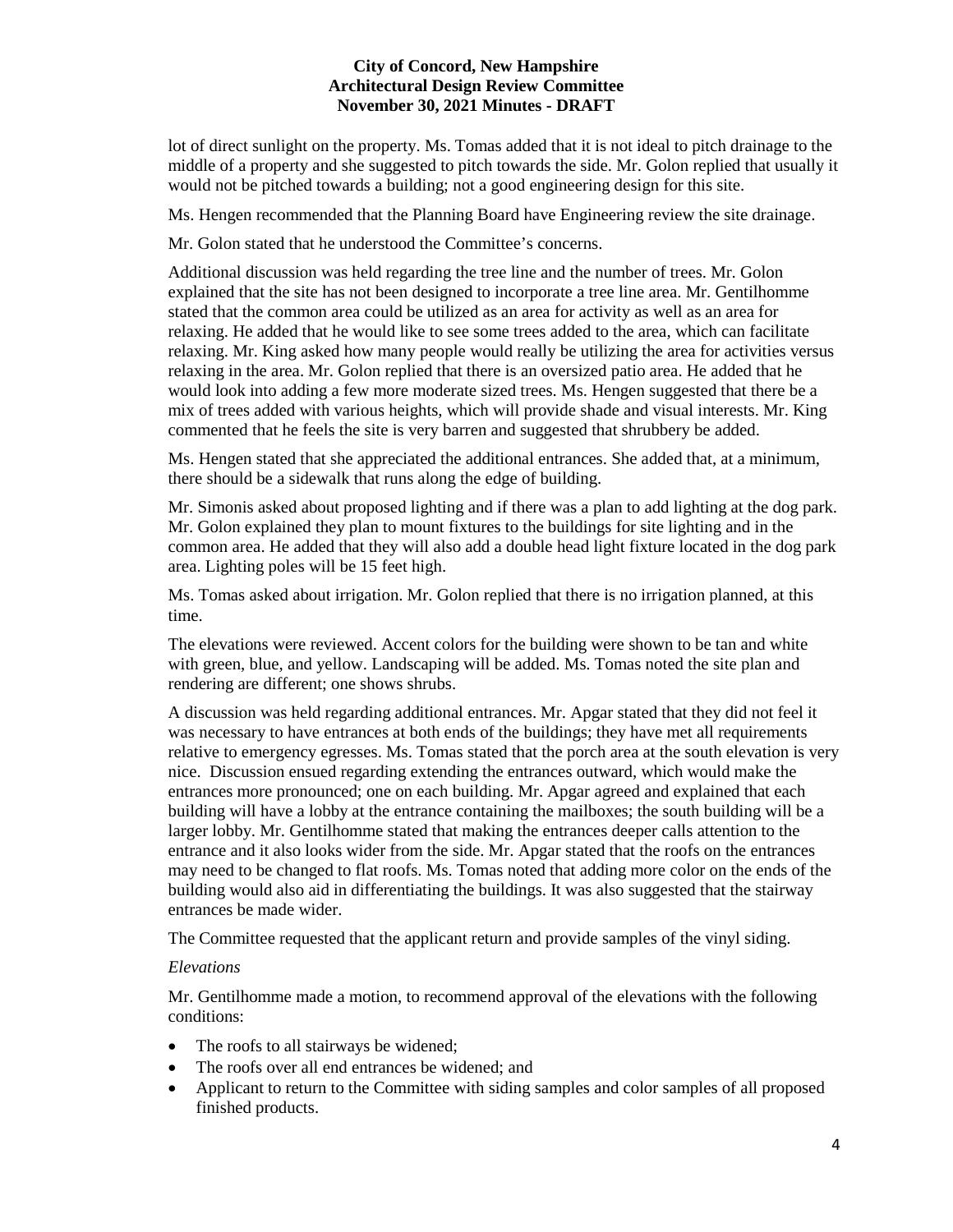Mr. King seconded the motion. The motion passed unanimously.

## *Site Plan*

Ms. Hengen made a motion, to recommend approval of the site plan with the following conditions:

- Enhance the landscaping at the playground and the courtyard in order to provide shade and visual interest from windows and attractive places to sit outside;
- All drainage be designed accordingly;
- The two sidewalks leading out of the building at the north end lead into the courtyard;
- The foundation planting plan be provided to the Committee for review;
- The applicant return to the Committee with a revised landscaping plan that will overall enhance the site;
- Lighting be added to the dog park.

Mr. Gentilhomme seconded the motion.

Ms. Tomas expressed concern with the overall drainage of the site and the swales.

Ms. Hengen amended the motion to include that the drainage of the site be looked into. Mr. Gentilhomme seconded the amendment.

The amended motion passed; 4/2. Mr. Thompson and Mr. King were opposed.

Mr. Thompson stated that his vote opposed was cast over a concern that the conditions the Committee was placing on the approval recommendation were too severe.

2. [Nobis Group,](https://www.concordnh.gov/DocumentCenter/View/18146/Brixmor) on behalf of Brixmor Capitol, requests Major Site Plan approval for development of new restaurant, retail, and coffee shop uses with a drive-through facility at 80 Storrs Street in the Opportunity Corridor Performance (OCP) District.

Mr. Durfee provided an overview of the project and stated that the applicant has updated elevations and building materials. He added that a sign package has not been received to date.

Mark Newman representing Brixmor reviewed the conditions of the site plan approval, which was granted by the Planning Board in July. He stated that they have continued to work with 110 Grill and revised elevations were shown with the entrance now facing on to Storrs Street. He stated that the Committee previously approved all other buildings. He commented that the 110 Grill is an excellent operator and will be a great centerpiece for this property.

Materials were also noted as revised to better meet the Master Plan and the Committee's desires for the look and feel of the City. Mr. Newman explained that the original siding for the 110 Grill was proposed as metal cladding. That has been changed to be an older color of red brick with aluminum metal siding, which will be a good accent for the entrance. There will also be a metallic copper trim band that will also appear in the sign and along the roof; this is the typical branding for the 110 Grill. Also proposed, is to extend the brick onto the middle building in addition to a granite stone/tile.

Mr. Gentilhomme commented that the 110 Grill branding is a sloped roof. He stated that this proposal is much better and he appreciates the addition of the brick as well as moving the entrance. He did express concern with the roof off of the coffee shop; it is extraneous. He noted that there is currently no dressing on the coffee shop windows and expressed concern with the afternoon sun. Mr. Newman replied that the windows are spandrel glass windows. Mr. Gentilhomme suggested that a more authentic statement would be to add a canopy. Ms. Hengen commented that signage and a canopy are appealing to the pedestrian environment.